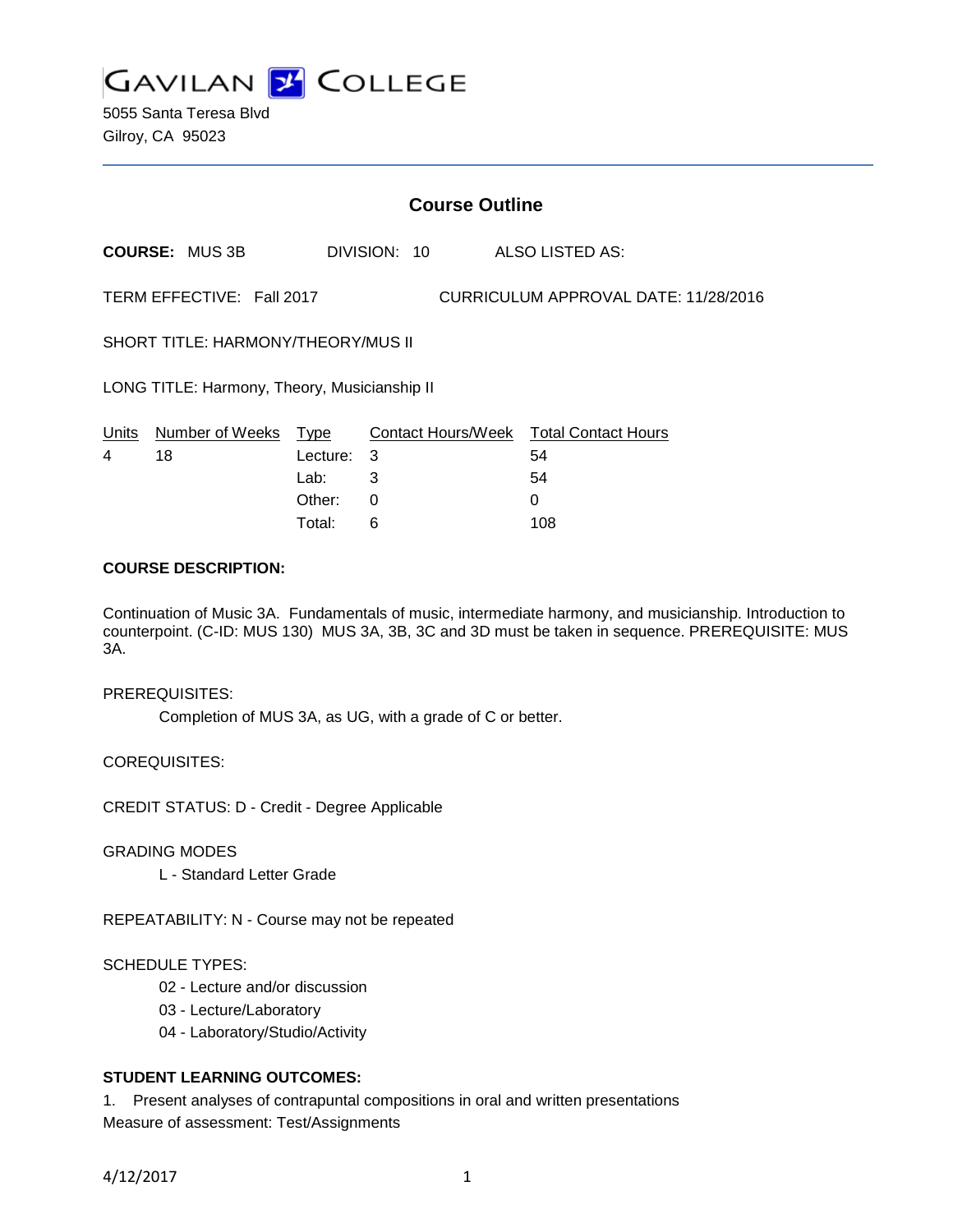Year assessed, or planned year of assessment: 2015

2. Explain and justify the presence of every musical event in a score

Measure of assessment: Analysis and Writing Assignments

Year assessed, or planned year of assessment: 2015

3. Demonstrate the ability to analyze music in 1 to 4 parts in all stylistic periods from medieval to modern Measure of assessment: Project Analysis

This section does not contain any data.

4. Compose common practice period-style music for keyboard instrument.

Measure of assessment: Composition Project and Analysis

Year assessed, or planned year of assessment: 2015

# CONTENT, STUDENT PERFORMANCE OBJECTIVES, OUT-OF-CLASS ASSIGNMENTS

Curriculum Approval Date: 11/28/2016

WEEK 1 4 Lec, 2 Lab

REVIEW 3A MATERIAL. Assigned reading and problems. Self-paced lab. Student performance objectives: students will review 3a

material

WEEK 2 4 Lec, 2 Lab

DIATONIC 7TH CHORDS. Dominant class and nondominant class 7th chords. Variants of leading tone seventh: half- and fully-diminished 7ths. APPLICATION of 4-part harmonic

procedures to music in 1,2,3 or more

parts, using implied harmonies and harmonic reductions.

Assigned reading and problems. Self-paced lab.

Student performance objectives: students will identify

diatonic 7th

chords

WEEK 3 4 Lec, 2 Lab

CHROMATIC HARMONY. Secondary dominants. V/X and VII /X. SCORE READING. Transpositions. Unusual clefs. Keyboard arrangements. Assigned reading and problems.

Self-paced lab.

Student performance objectives: students will identify secondary

dominants

11/20/2012 2

WEEK 4 4 Lec, 2 Lab

INTRODUCTION TO COUNTERPOINT. Writing voices that are interdependent

harmonically, yet independent in rhythm and contour. BORROWED CHORDS. Neapolitan. Assigned reading and problems. Self- paced lab.

Student performance objectives: students will identify borrowed

chords

and n6

WEEK 5 4 Lec, 2 Lab

CHROMATIC MODULATION. Assigned reading and problems. Self-paced lab Student performance objectives: students will analyze chromatic

modulations

WEEK 6 4 Lec, 2

Lab

AUGMENTED SIXTH CHORDS. German, French and Italian Augmented sixth chords. Assigned reading and problems. Self-paced lab.

Student performance objectives: students will identify augmented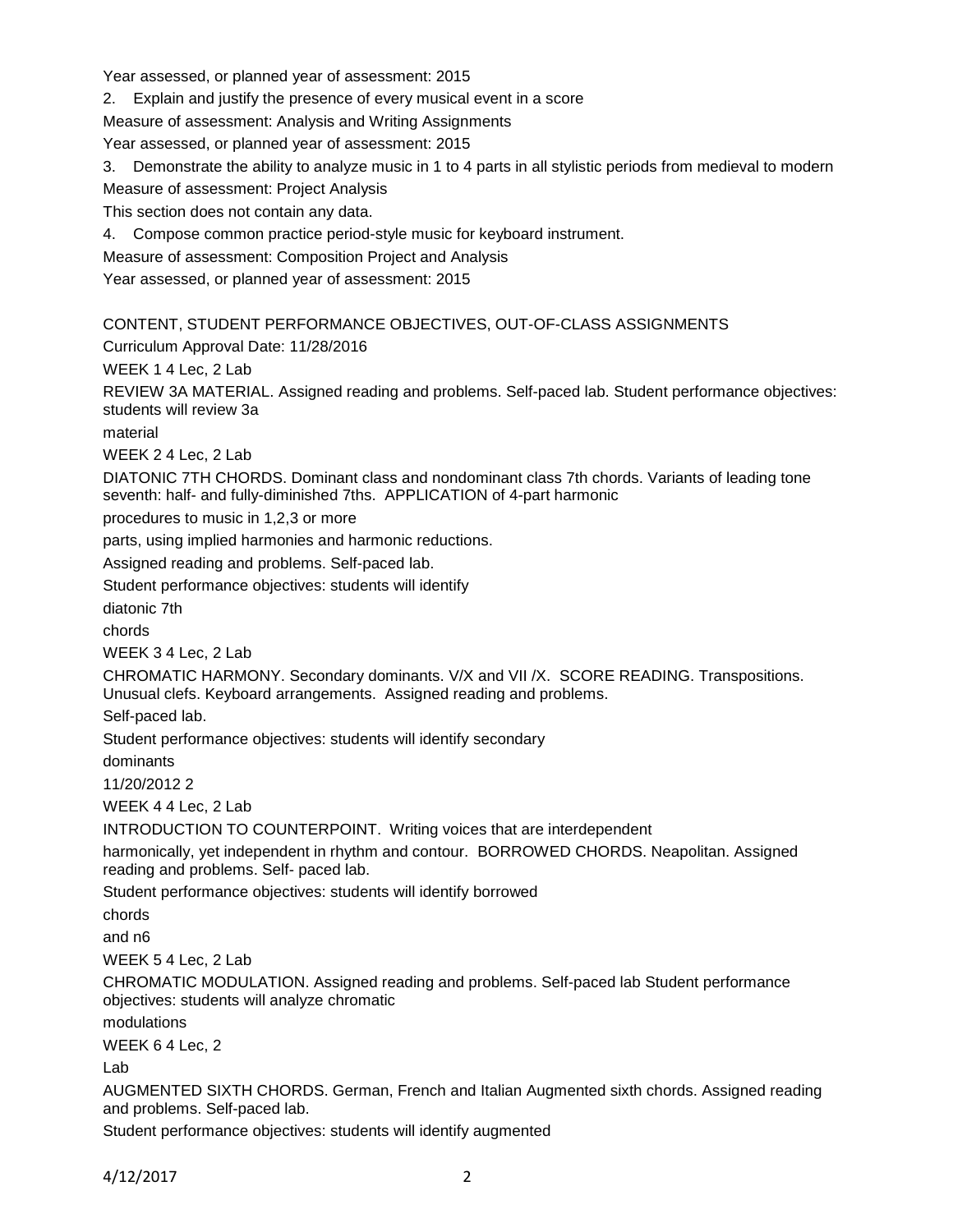sixth chords WEEK 7 4 Lec, 2 Lab EXTENSIVE PARTWRITING using augmented sixth chords, borrowed and altered chords, including secondary dominants, to harmonize given and original modulatory soprano lines. Assigned reading and problems. Self-paced lab. Student performance objectives: students will analyze chromatic part writing WEEK 8 4 Lec, 2 Lab EXTENSIVE PARTWRITING continued. Enharmonic modulation. Assigned reading and problems. Self-paced lab. Student performance objectives: students will demonstrate part writing skills WEEK 9 4 Lec, 2 Lab REVIEW AND MIDTERM EXAMINATION. WEEK 10 4 Lec, 2 Lab HARMONIC AND MELODIC SEQUENCE. Assigned reading and problems. Self- paced lab. Student performance objectives: students will analyze harmonic and melodic sequence WEEK 11 4 Lec, 2 Lab MODAL HARMONY. Assigned reading and problems. Self-paced lab. Student performance objectives: students will analyze examples of modality WEEK 12 4 Lec, 2 Lab BACH CHORALES. Analysis of Bach Chorales. Assigned reading and problems. Self-paced lab. Student performance objectives: students will analyze Bach chorales WEEK 13 4 Lec, 2 Lab BACH CHORALES. Analysis of Bach Chorales. Assigned reading and problems. Self-paced lab. Student performance objectives: students will analyze Bach chorales WEEK 14 4 Lec, 2 Lab BACH CHORALES. Analysis of Bach chorales. Assigned reading and problems. Self-paced lab. Student performance objectives: students will analyze Bach chorales WEEK 15 4 Lec, 2 Lab COMPOSITION. Composing a chorale melody, harmonizing modulatory phrases using chromatic harmonies, embellishing lines with nonharmonic tones. Assigned reading and problems. Self-paced lab. Student performance objectives: students will compose a short chorale WEEK 16 4 Lec, 2 Lab COMPOSITION. Composing a chorale melody, harmonizing modulatory phrases using chromatic

harmonies, embellishing lines with nonharmonic tones. Assigned reading and problems. Self-paced lab.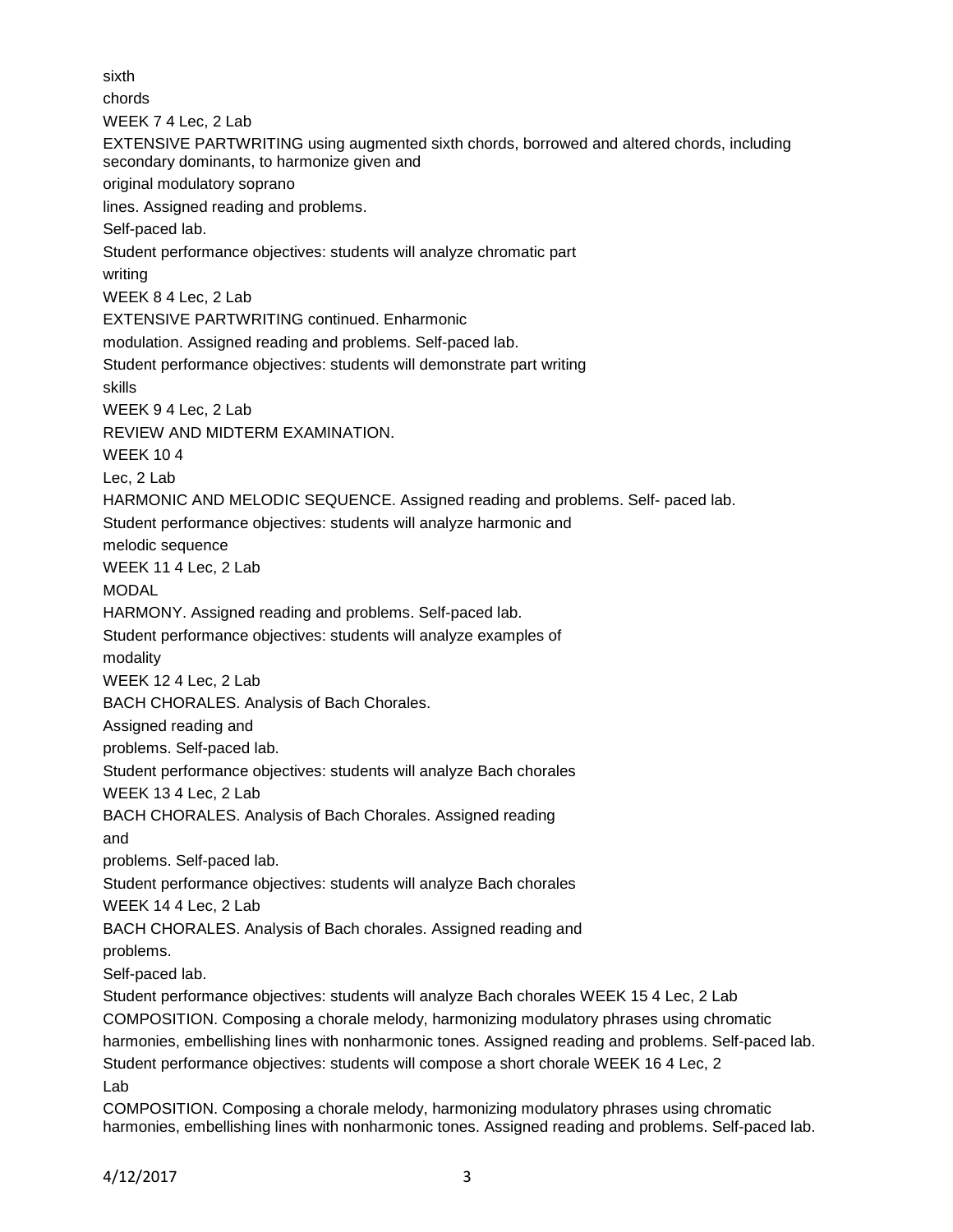Student performance objectives: students will compose a short chorale WEEK 17 4 Lec, 2 Lab Composition due. REVIEW FOR FINAL EXAM WEEK 18 2 HOURS FINAL EXAMINATION. Each week the student will read

### **METHODS OF INSTRUCTION:**

Lecture.

# **METHODS OF EVALUATION:**

Writing assignments Percent of total grade: 10.00 % 10% - 20% Written homework Problem-solving assignments Percent of total grade: 60.00 % 60% - 70% Homework problems; Quizzes; Exams Skill demonstrations Percent of total grade: 5.00 % 5% - 10% Class performance; Other: Analysis projects. Objective examinations Percent of total grade: 5.00 %

## **REPRESENTATIVE TEXTBOOKS:**

Required Representative Textbooks Steven G. Laitz. The Complete Musician. NYC, NY: Oxford,2015. ISBN: 978-0-19-934709-4 Reading Level of Text, Grade: 13 Verified by: G. Curtis

### **ARTICULATION and CERTIFICATE INFORMATION**

Associate Degree: GAV C1, effective 200470 CSU GE: IGETC: CSU TRANSFER: Transferable CSU, effective 200470 UC TRANSFER: Transferable UC, effective 200470

## **SUPPLEMENTAL DATA:**

Basic Skills: N Classification: Y Noncredit Category: Y Cooperative Education: Program Status: 1 Program Applicable Special Class Status: N CAN: CAN Sequence:

4/12/2017 4